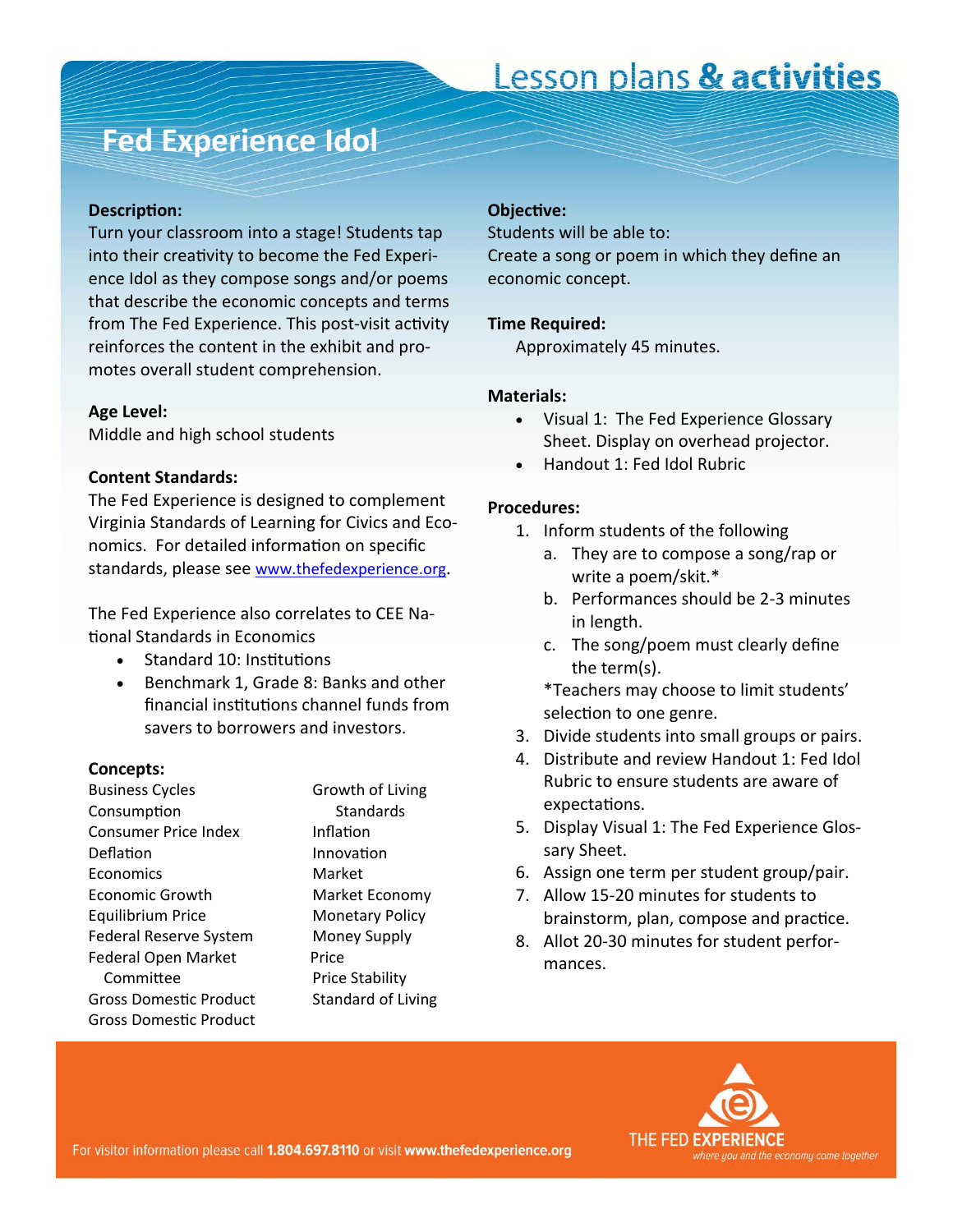# **Fed Idol**

**Fed Idol Visual 1: The Fed Experience Glossary Sheet**

| <b>Term</b>                                    | <b>Definition</b>                                                                                                                                                                                                         |  |  |
|------------------------------------------------|---------------------------------------------------------------------------------------------------------------------------------------------------------------------------------------------------------------------------|--|--|
| <b>Business Cycles</b>                         | The ebb and flow of economic activity.                                                                                                                                                                                    |  |  |
| Consumption                                    | The purchase of goods and services.                                                                                                                                                                                       |  |  |
| <b>Consumer Price Index</b>                    | Measures the purchasing power of money over time. It compiles<br>average prices for purchases made by households each month.                                                                                              |  |  |
| <b>Deflation</b>                               | A decrease in the overall price level, which can be accompanied<br>by slower economic growth.                                                                                                                             |  |  |
| <b>Economics</b>                               | The study of how people choose to use scarce resources in pro-<br>duction, trade and consumption.                                                                                                                         |  |  |
| <b>Economic Growth</b>                         | The increase in the amount of the goods and services produced<br>in an economy over time.                                                                                                                                 |  |  |
| <b>Equilibrium Price</b>                       | The price at which quantity demanded equals quantity supplied.                                                                                                                                                            |  |  |
| <b>Federal Reserve System</b>                  | The central bank of the USA which includes the Board of<br>Governors in Washington, D.C. and 12 regional Reserve Banks<br>and their branches across the country.                                                          |  |  |
| <b>Federal Open Market</b><br><b>Committee</b> | A part of the Federal Reserve System. Made up of the Board of<br>Governors and Federal Reserve Bank Presidents. The FOMC sets<br>monetary policy.                                                                         |  |  |
| <b>Gross Domestic Product</b>                  | The total market value of all final goods and services produced in<br>a country within a year. GDP is often used as an indicator of<br>economic growth. When GDP increases, standard of living also<br>tends to increase. |  |  |



For visitor information please call 1.804.697.8110 or visit www.thefedexperience.org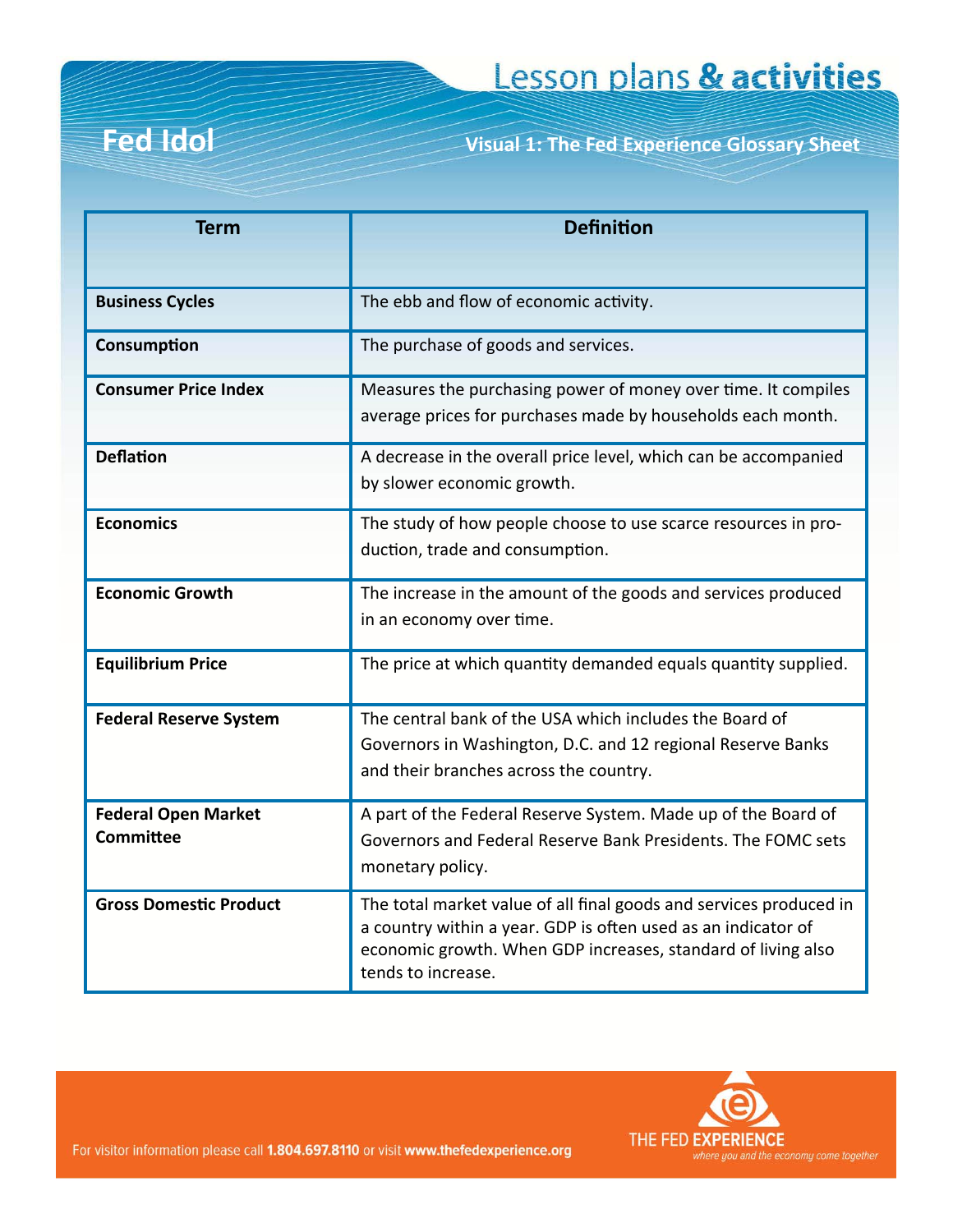**Fed Idol Visual 1: The Fed Experience Glossary Sheet**

| <b>Term</b>                       | <b>Definition</b>                                                                                                                                                                                  |  |  |
|-----------------------------------|----------------------------------------------------------------------------------------------------------------------------------------------------------------------------------------------------|--|--|
|                                   |                                                                                                                                                                                                    |  |  |
| <b>Growth of Living Standards</b> | The increasing ability of people to produce and consume more of<br>what they want, enjoy greater leisure time, better working<br>conditions, a cleaner environment and healthier and longer lives. |  |  |
| <b>Inflation</b>                  | An increase in the overall price level which can reduce the<br>purchasing power of money.                                                                                                          |  |  |
| Innovation                        | Invention of new products and better ways to do things. Key to<br>the growth of living standards.                                                                                                  |  |  |
| <b>Market</b>                     | A physical or virtual place where buyers and sellers exchange<br>goods or services.                                                                                                                |  |  |
| <b>Market Economy</b>             | An economy in which the goods and services produced are<br>determined by consumer and producer choices and where<br>choices are influenced by relatives prices of goods.                           |  |  |
| <b>Monetary Policy</b>            | The Fed's actions to manage the money supply to keep inflation<br>low and stable.                                                                                                                  |  |  |
| <b>Money Supply</b>               | The amount of currency, coins and checking account deposits<br>available in the economy.                                                                                                           |  |  |
| <b>Price</b>                      | Set by forces of supply and demand. Influences the choices made<br>by consumers and quantity of products supplied by producers.                                                                    |  |  |
| <b>Price Level</b>                | The average price of all goods and services in an economy.                                                                                                                                         |  |  |
| <b>Price Stability</b>            | The persistent absence of significant inflation and deflation.                                                                                                                                     |  |  |
| <b>Standard of Living</b>         | The necessities, comforts, and luxuries people enjoy.                                                                                                                                              |  |  |



For visitor information please call 1.804.697.8110 or visit www.thefedexperience.org